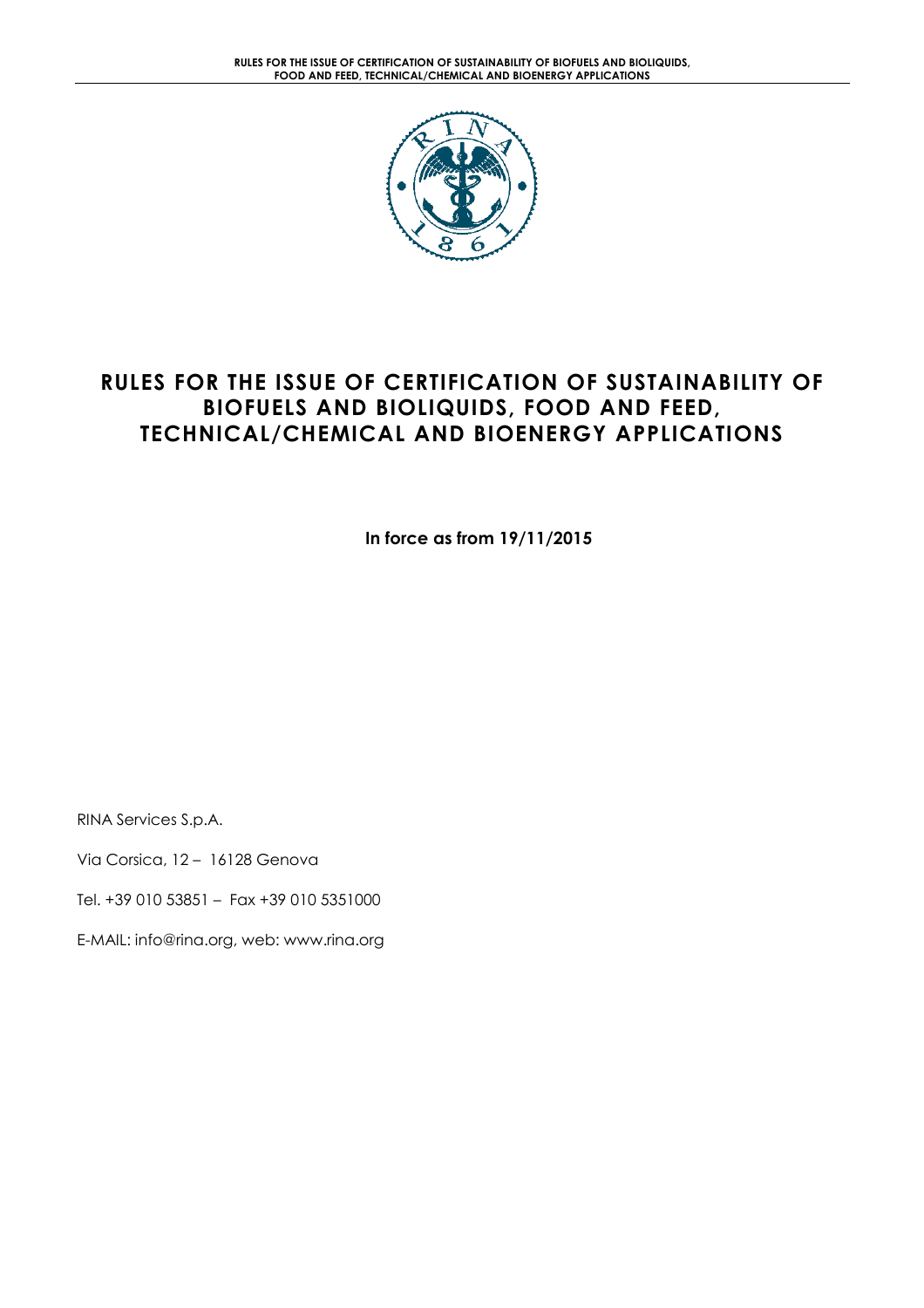#### **Table of contents**

| MAINTENANCE OF CERTIFICATION (ONLY APPLICABLE TO CERTIFICATION ACCORDING TO DM23012012 AND |  |
|--------------------------------------------------------------------------------------------|--|
|                                                                                            |  |
|                                                                                            |  |
|                                                                                            |  |
|                                                                                            |  |
|                                                                                            |  |
|                                                                                            |  |
|                                                                                            |  |
|                                                                                            |  |
|                                                                                            |  |
|                                                                                            |  |
|                                                                                            |  |
|                                                                                            |  |
|                                                                                            |  |
|                                                                                            |  |
|                                                                                            |  |
|                                                                                            |  |
|                                                                                            |  |
|                                                                                            |  |
|                                                                                            |  |
|                                                                                            |  |
|                                                                                            |  |
|                                                                                            |  |
|                                                                                            |  |
|                                                                                            |  |
|                                                                                            |  |
|                                                                                            |  |
|                                                                                            |  |
|                                                                                            |  |
|                                                                                            |  |
|                                                                                            |  |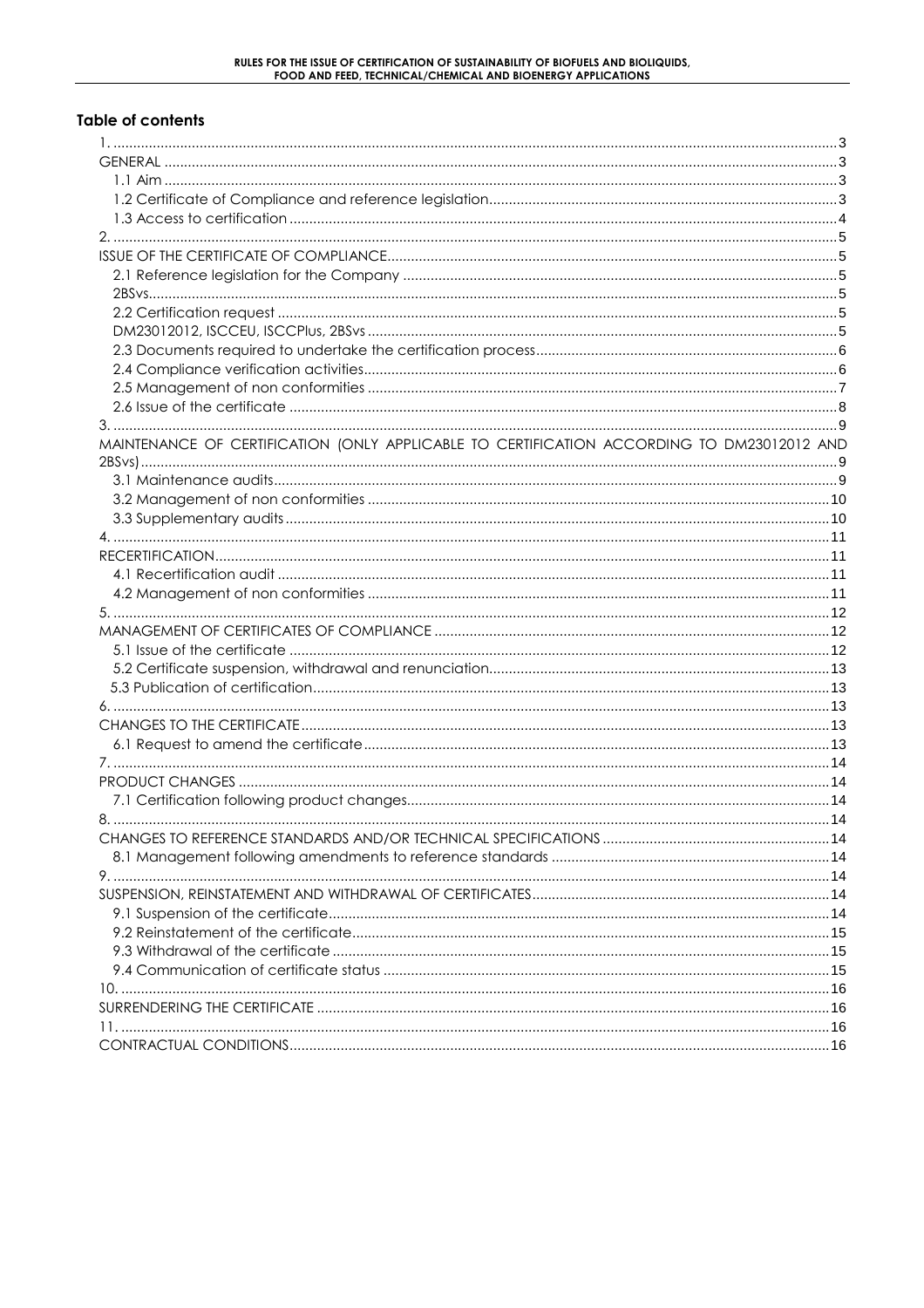#### 1. GENERAL

## 1.1 Aim

These Rules define the procedures applied by RINA Services S.p.A. (RINA) for the issue of:

- the Certificate of Compliance of the sustainability of biofuels and bioliquids, to Companies adhering to:
	- a) the "National Certification System of the sustainability of biofuels and bioliquids" as set in the Decree dated 23 January 2012 "National certification system for biofuels and bioliquids" issued by the Ministry of the Environment and for Protection of the Land and Sea, in conjunction with the Ministry for Economic Development and the Ministry for Agricultural, Food and Forestry Policies (in the following DM23012012) and subsequent amendments and integrations;
	- b) the voluntary scheme ISCC EU system "Sustainability International & Carbon Certification" managed by ISCC System GmbH (in the following ISCCEU)
	- c) the voluntary scheme "2BSvs Biomass Biofuels Sustainability" (in the following 2BSvs). This scheme covers the whole biofuel industry's supply chain, from the biomass producer to the final biofuels distributors under custom duty. It has also been designed to be applicable to any type of biomass and biofuels worldwide and to cover all the sustainability requirements included in the European Directive 2009/28/EC.
- the **Certificate of Compliance of the** sustainability of food and feed products, technical/chemical applications and applications in the bioenergy sector to Companies adhering to:
	- d) the ISCC PLUS system, managed by ISCC System GmbH (in the following ISCCPlus).

For each paragraph that follows, the applicable scheme is specified.

These Rules also define how Companies can apply for obtain, maintain and renew certification as well as how it may be suspended, withdrawn or renounced.

For any matters not covered by these Rules, reference is to be made to the "GENERAL CONTRACT CONDITIONS GOVERNING SYSTEM, PRODUCT AND PERSONNEL CERTIFICATION", available from the RINA web site.

# 1.2 Certificate of Compliance and reference legislation

## DM23012012, ISCCEU, 2BSvs

The Certificate of Compliance guarantees the reliability of the information which Companies belonging to the chain of biofuels and bioliquids are required to provide to demonstrate compliance with the sustainability criteria, according to what is established in the following European regulatory and legislative framework:

- Directive 2009/28/EC of the European Parliament and of the Council of 23 April 2009 on the promotion of the use of energy from renewable sources and amending and subsequently repealing Directives 2001/77/EC and 2003/30/EC (RED Directive) transposed by legislative decree no. 28 dated 3/3/2011;
- Directive 2009/30/EC of the European Parliament and of the Council of 23 April 2009 amending Directive 98/70/EC as regards the specification of petrol, diesel and gas-oil and introducing a mechanism to monitor and reduce greenhouse gas emissions and amending Council Directive 1999/32/EC as regards the specification of fuel used by inland waterway vessels and repealing Directive 93/12/EEC transposed by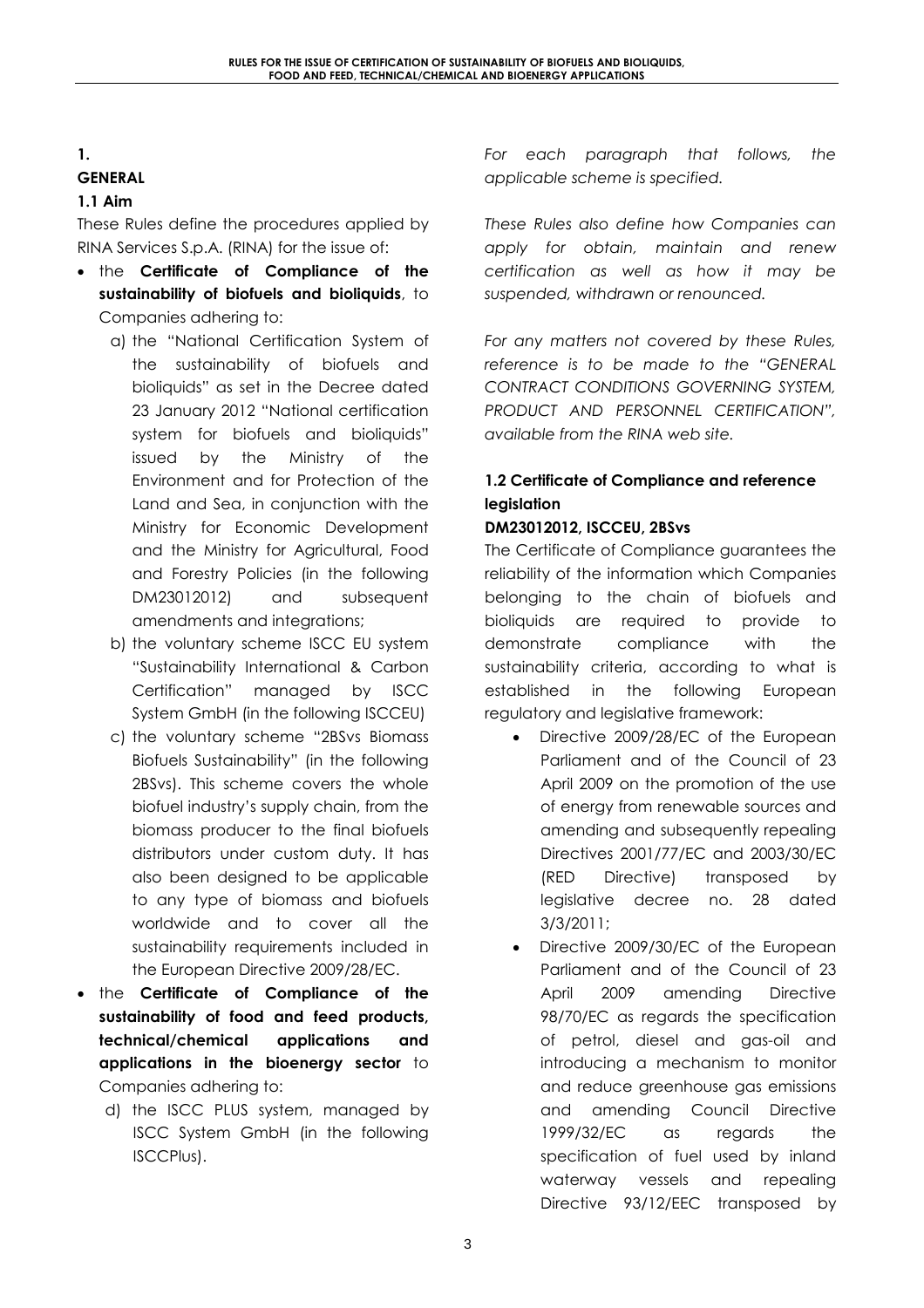legislative decree no. 55 dated 31/3/2011.

#### **ISCCPlus**

The Certificate of Compliance guarantees the reliability of the information which Companies of the chain of food and feed products, of technical and chemical applications and applications in the bioenergy sector are required to provide to demonstrate compliance with the sustainability criteria, chain of custody, specific sustainability properties of a product such as greenhouse gas emissions and consumption, established in the ISCC PLUS documents available from the www.iscc-system.org site.

#### DM23012012

RINA issues the certificate as per these Rules, in accordance with the requirements of the UNI CEI EN ISO/IEC 17065 Standard "Conformity assessment – Requirements for bodies certifying products, processes and services" and in accordance with the requirements of the ACCREDIA RT31 Technical Rules "Requirements for accreditation of bodies which issue certificates of compliance in relation to the National Certification System of the sustainability of biofuels and bioliquids" available from the ACCREDIA web site.

The Certificate of Compliance is valid for 5 years from the date of issuance and is dependent on the satisfactory outcome of the subsequent periodic maintenance audits.

## ISCCEU, ISCCPlus

RINA issues the certificate as per these Rules, in accordance with the requirements of the UNI CEI EN ISO/IEC 17021 Standard "Conformity assessment – Requirements for bodies providing audit and certification of management systems" and in accordance with the ISCC requirements for certification, available from the ISCC GmbH web site (www.iscc-system.org).

The Certificate of Compliance is valid for 1 year from the date of issue.

#### 2BSvs

RINA issues the certificate as per these Rules, in accordance with the requirements of the UNI CEI EN ISO/IEC 17021 Standard "Conformity assessment – Requirements for bodies providing audit and certification of management systems" and in accordance with the 2BSvs requirements for certification, available from the 2BSvs web site (www.2bsvs.org).

The Certificate of Compliance is valid for 5 years from the date of issue.

## 1.3 Access to certification

## DM23012012, ISCCEU, ISCCPlus, 2BSvs

Access to certification is open to all Companies and does not depend on whether they belong to any association or group.

For the certification activities, RINA applies its current fees, guaranteeing fairness and uniformity of application.

RINA may legitimately refuse certification requests from Companies subject to, or whose production or activities are subject to restriction, suspension or proscription by a public authority.

Should RINA refuse a certification request, the reason for the refusal will be communicated to the applicant Company.

The certificate issued by RINA refers exclusively to a single Company, where Company means a group, company, business, body or institution, or their parts or combinations, whether associated or not, public or private, which has its own functional and administrative structure.

For Companies with more than one operational unit, each operational unit can be defined as an Company.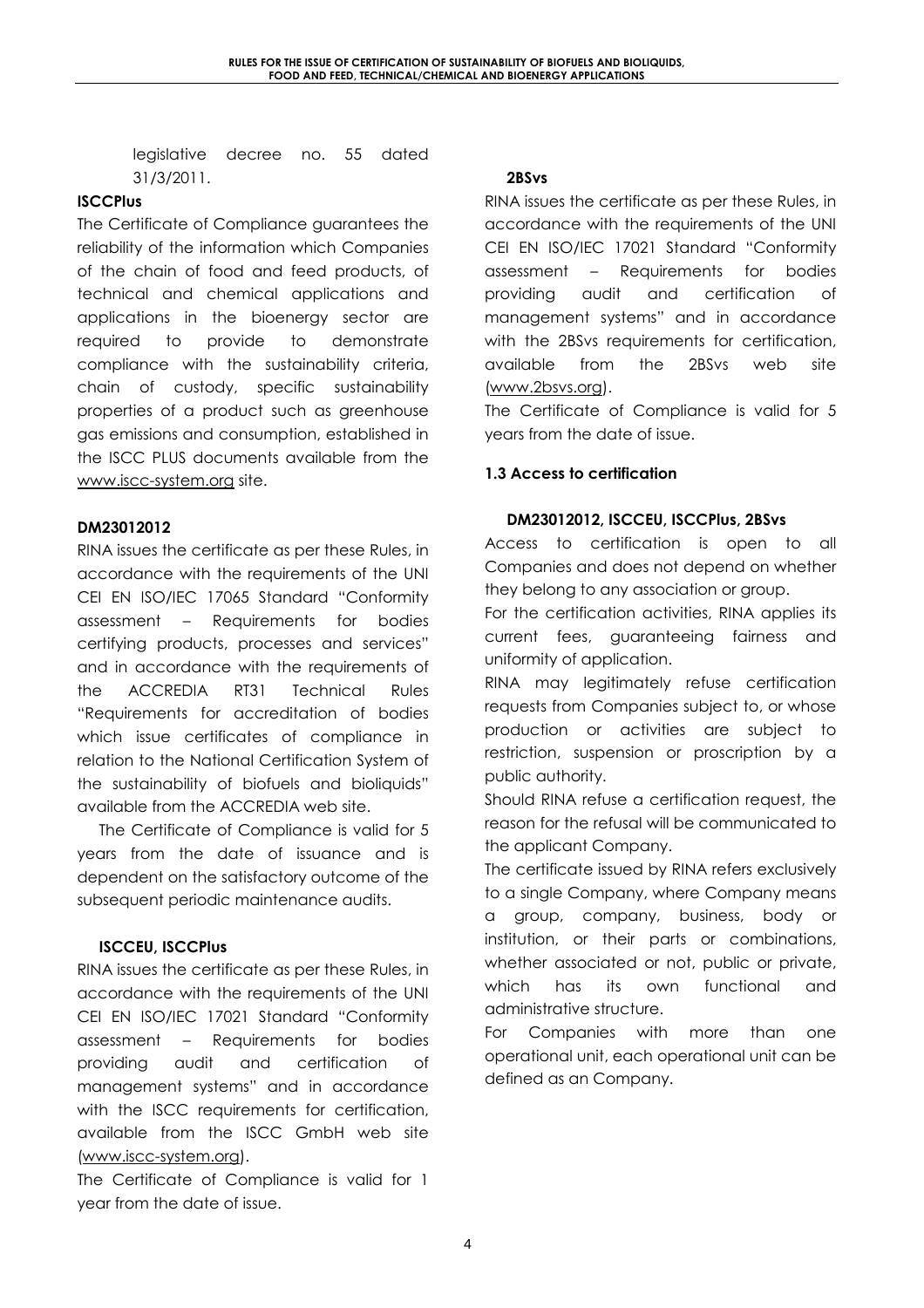### 2. ISSUE OF THE CERTIFICATE OF COMPLIANCE

### 2.1 Reference legislation for the Company

### DM23012012, ISCCEU, ISCCPlus, 2BSvs

To obtain the Certificate of Compliance, a company must meet the criteria/requirements contained in the agreed system and any additional elements required by the accreditation body or by the supervisory body of the system.

#### DM23012012

The Company must demonstrate that its products comply with the sustainability criteria defined in Article 17 of Directive 2009/28/EC (paragraphs 2 to 5) and in Article 1, point 6 of Directive 2009/30/EC, using an internal management system set up for the purpose of sustainability (Sustainability management system) which includes a mass balance system and a traceability system based on the UNI TS 11441 Standard "Mass balance management in the biofuels and bioliquids production chain" and UNI TS 11429 "Qualification of economic operators involved in the production chain of biofuels and bioliquids", bearing in mind also the provisions as per art. 10. of DM23012012.

In addition, the Company must implement a risk management system based on the UNI TS 11441 Standard "Mass balance management in the biofuels and bioliquids production chain".

Companies which request group certification have also to comply with the requirements contained in the ACCREDIA RT31 Technical Rules "Requirements for accreditation of bodies which issue certificates of compliance in relation to the National Certification System of the sustainability of biofuels and bioliquids" available from the ACCREDIA web site.

#### ISCCEU

The Company must demonstrate that its

products comply with the sustainability criteria defined in Article 17 of Directive 2009/28/EC (paragraphs 2 to 5) and in Article 1, point 6 of Directive 2009/30/EC, using an internal management system set up for the purpose of sustainability (Sustainability management system) which includes a mass balance system and a traceability system. The criteria/requirements of the ISCC are available on the web site of the ISCC GmbH.

## **ISCCPlus**

The Company must demonstrate that its products/applications comply with the criteria defined in the ISCC PLUS documents available from the www.iscc-system.org site.

#### 2BSvs

The Company like 1st gathering entities and economic operators along the biofuels supply chain shall demonstrate the sustainability of their products in conformity with the European Union Directive 2009/28/EC.

## 2.2 Certification request

#### DM23012012, ISCCEU, ISCCPlus, 2BSvs

Companies which wish to obtain the Certificate of Compliance must provide RINA with the main data of their Company and of the service required, activities carried out, related products and other technical information, by filling in the "Informative Questionnaire" in all its parts, available from the RINA web site, and sending it to RINA.

In the case of group certification, the Company which is the coordinator of the group is to provide all the information of interest relevant to all the members in the group.

In case of certification requested signing framework agreement, the organization that acts as the contact person shall provide all information of interest related to each organization for which certification is requested.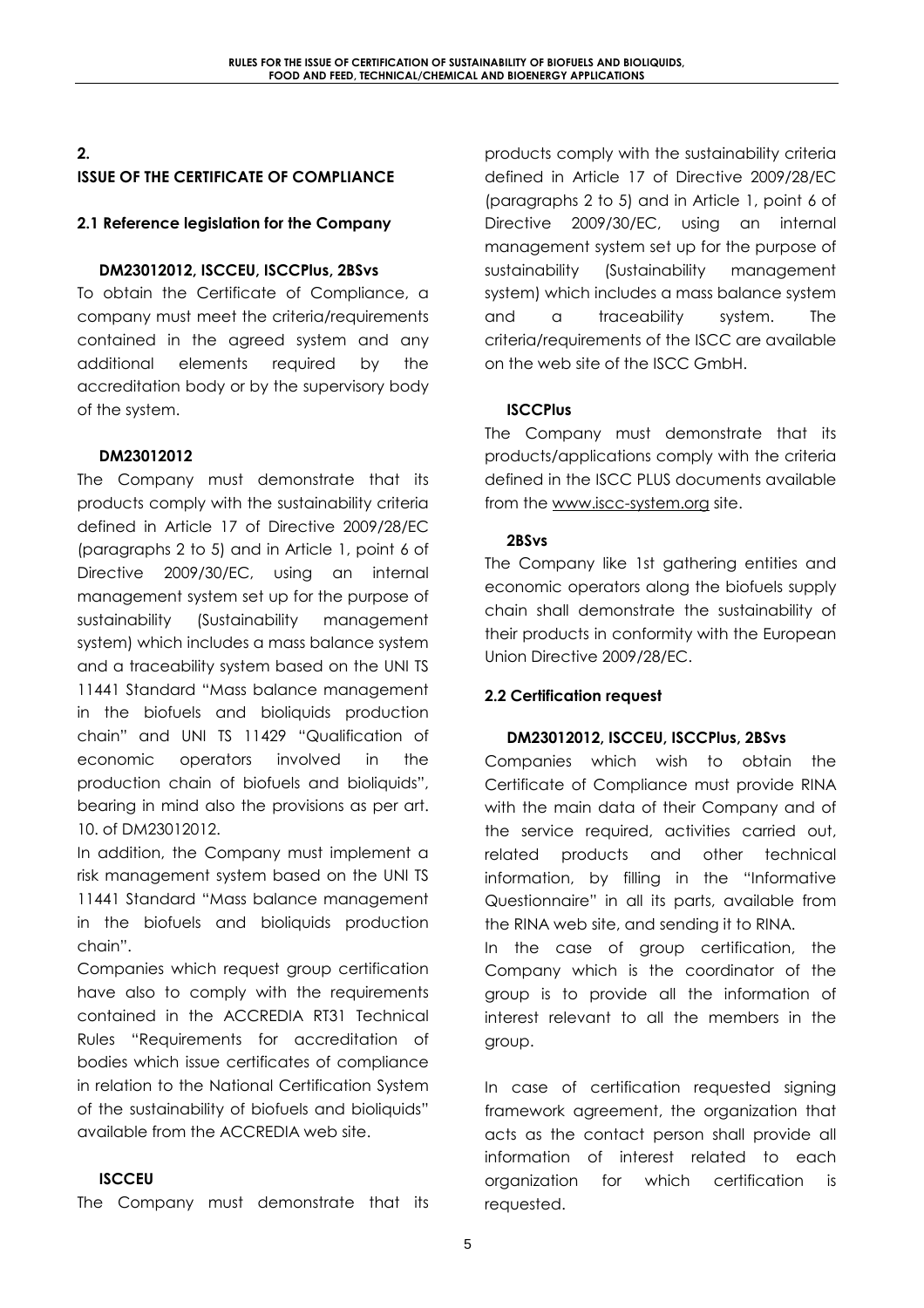(For DM23012012). If the responsibility for compliance to certification system, as well as the issue of the declaration of compliance of a part or all operators in the supply chain is contractually attributed to a single operator in the chain, last interface is responsible to provide the information of interest related to the signatories of the agreement and will be subject to verification as provided by the certification scheme.

The purpose of the information required in the Informative Questionnaire is to enable RINA to check in advance the implementation of some requirements of the regulatory reference documents and to prepare a suitable quotation

If the Company accepts the quotation, it makes its application for certification official by sending RINA the specific form enclosed with the quotation.

For 2BSvs the Company can formalize the request after to have obtained positive decision by 2BS to proceed.

On receipt of the application for certification and the relative annexes, and having checked they're complete, RINA sends the Company written acceptance of its request.

The Company's request, which makes specific mention of these Rules, and its acceptance by RINA, contractually formalise the relationship between RINA and the Company and the applicability of these Rules.

## ISCCEU, ISCCPlus

The Company is to fill in the registration form, available from the ISCC web site and send it to registration@iscc-system.org. ISCC will send a confirmation of registration e-mail, informing the Company and RINA of the "registration number" assigned to the Company.

# 2.3 Documents required to undertake the certification process

### DM23012012, ISCCEU, ISCCPlus, 2BSvs

The Company is to make available to RINA, together with the certification request or immediately after, the following documentation:

- Chamber of Commerce registration (or equivalent document) up to date and, in any case, less than six months old;
- Descriptive document of the Sustainability Management System (Manual or Procedure);
- Facsimile of the statement of conformity or of the certificate of sustainability;
- List of internal procedures which are important from the point of view of correct application of the regulatory reference documentation (i.e. warehouse management, procurement, process control, final control, sampling, delivery);
- Calculation methodology of CO2eq emissions;
- Layout of the plant or planimetry (if available);
- Social and environmental information document as per Annex I of DM23012012, when applicable.

RINA may request, for examination, also other documents to support previously received information and considered important for the certification in question.

## 2.4 Compliance verification activities

## DM23012012, ISCCEU, ISCCPlus, 2BSvs

Compliance of the Company is checked by RINA by means of an audit programme which includes:

- initial audit and, following its positive outcome and independent review of the file, issue of the certificate;
- periodic maintenance audits (applicable only for DM23012012 and for 2BSvs)
- renewal audit in the fifth year (applicable only for DM23012012 and for 2BSvs).

In the case of group certification, the above audits can be carried out on a representative sample of Companies.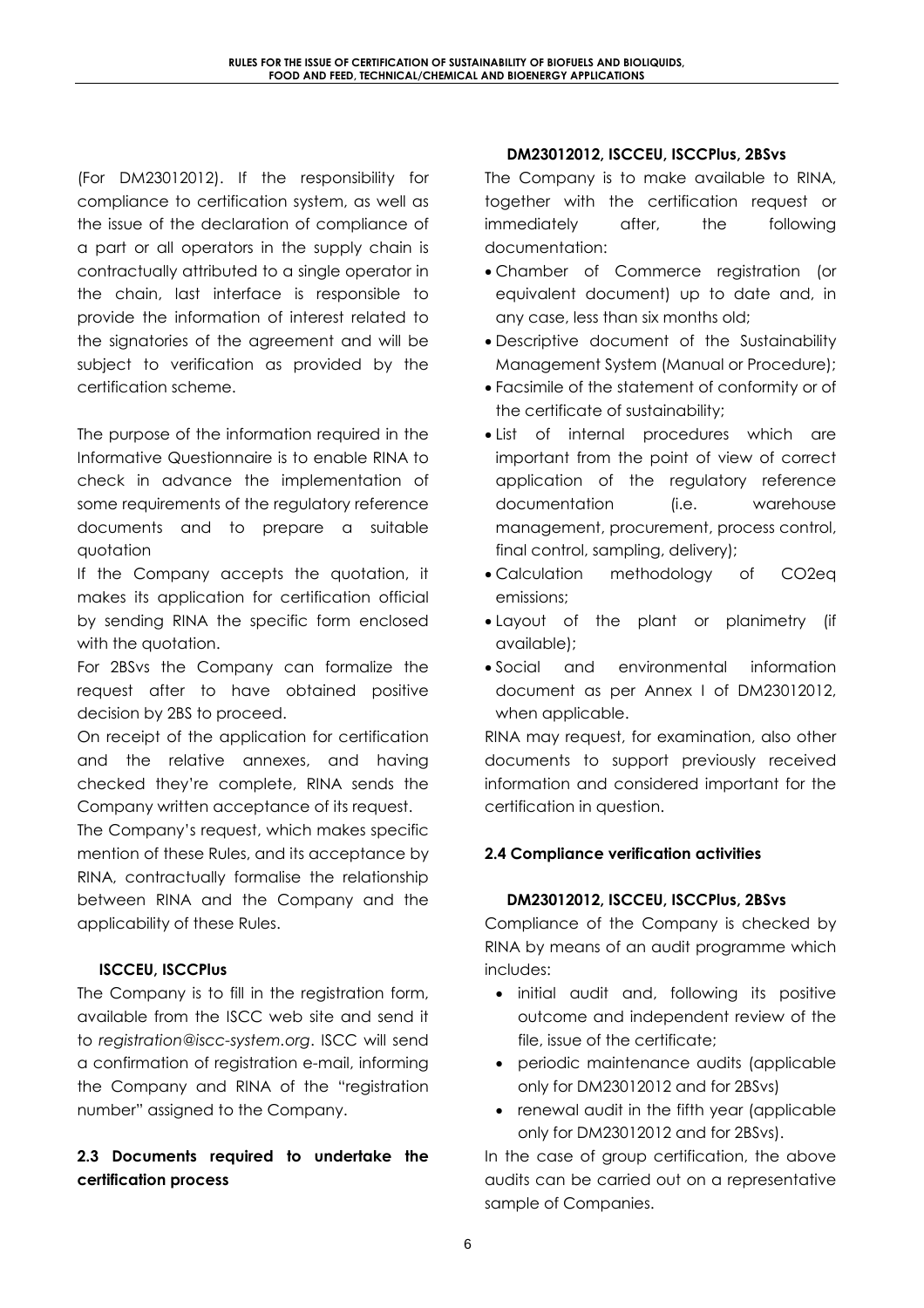RINA informs the Company of the names of the technical personnel who will perform the initial audit for the purpose of issuing the Certificate of Compliance; the Company may object to the appointment of these auditors, giving its reasons.

In order to perform the audits, the RINA technical personnel are to be given free access, also without notice, during normal working hours, to the premises and archives of the Company's site(s).

The appointed technical personnel agree with the Company, sufficiently in advance, on a date for the initial audit and send the audit plan to the Company in advance.

The initial audit consists in examining the information provided by the Company, the internal procedures which are important from the point of view of correct implementation of the reference regulatory documentation, the records, the greenhouse gas emission calculations made on the basis of the methodology chosen and correspondence between the documentation and on-site observations.

The above checks are made in accordance with the requirements of the reference regulatory documentation.

The above checks include verification of the truthfulness of the conformity statements, of the sustainability certificate and also, where applicable, of the availability of the social and environmental information. In the case of group certification, the checks cover all the Companies in the group.

At the end of the audit, the Company will receive a report as follows:

## DM23012012

The Company will receive a RINA report containing, among others, the information required by the ACCREDIA RT 31 Rules, including any non conformities found and/or recommendations.

The Company may indicate any reservations or observations it has concerning the non conformities or findings identified by the RINA

auditors.

The contents of this report may subsequently be confirmed by RINA in writing.

If there is no written communication from RINA, the report is considered confirmed three working days after its delivery to the Company.

### ISCCEU, ISCCPlus

The Company will receive the ISCC signed and filled in audit procedures and the "Nonconformity List", if necessary.

The "Non-conformity List" must be countersigned by the person responsible in the Company.

#### 2BSvs

The Company will receive a RINA report, including any non conformities found and/or recommendations. Report must be countersigned by the Company.

### DM23012012, ISCCEU, ISCCPlus, 2BSvs

Having analysed the causes of any non conformities indicated in the above report, the Company is to propose to RINA, by the date stated in the report, the necessary treatment of the non conformities, as well as the necessary corrective actions/measures and the time required for their implementation.

In the case of group certification, the corrective actions are to apply (if and to the extent applicable) to all the Companies covered by the certificate.

Acceptance of these proposals and of the time required for their implementation will be communicated to the Company in writing by RINA.

## 2.5 Management of non conformities

#### 2BSvs Critical non-conformity

Nonconformity identified against one of the Principle level requirements specified in the relevant 2BSvs documents. A new verification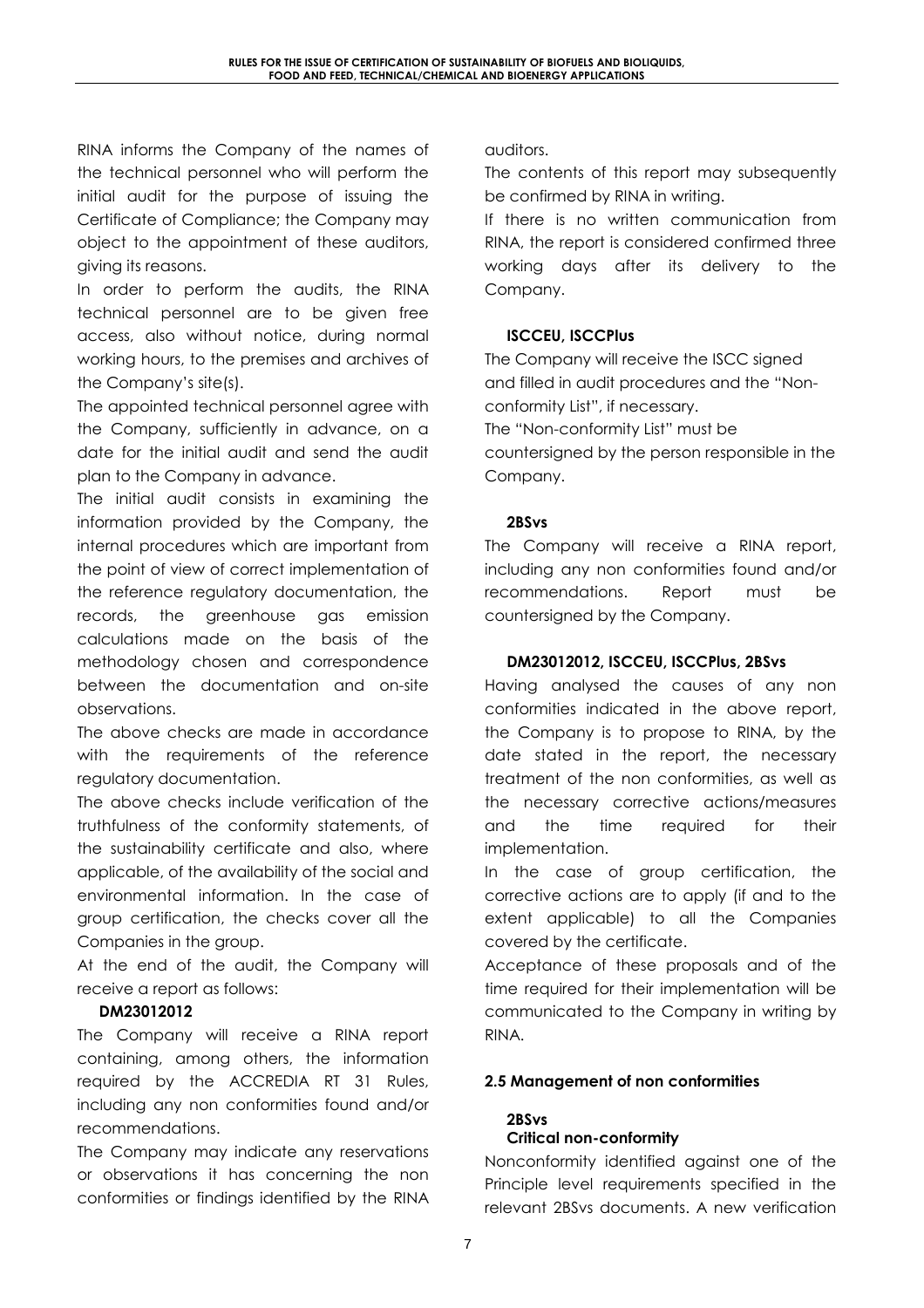audit is required before a certificate can be issued.

Critical indicators have been identified in the text of 2BS-STD-01 & 02. A nonconformity against a Critical Indicator shall result in a Critical nonconformity.

#### DM23012012, ISCCEU, ISCCPlus, 2BSvs

If major non conformities<sup>1</sup> are found, or "Major Must" in the case of ISCC, the certification process is suspended.

#### DM23012012, 2BSvs

Major non conformities are to be resolved with evidence of resolution – within a maximum of 90 days from the end of the audit.

RINA may carry out a supplementary audit to check that the corrective actions proposed have been properly implemented. Following the successful outcome of this audit, the certification process will be resumed.

Should the above 90 day deadline be exceeded, the aforementioned checks are to be carried out again within six months of the date of the finding.

If the audit is not successfully concluded within the above six-month period, RINA can consider the certification file closed and will charge the time and expenses incurred until that moment.

In such cases, if the Company wishes to pursue RINA certification, it must submit a new request and repeat the certification process.

The above deadlines may, in particular cases,

be changed following a justified request, in the opinion of RINA, from the Company.

In the case of minor non conformities, the maximum time allowed to implement the corrective actions is 60 days.

In the opinion of the audit team, correct and effective implementation of the corrective actions may also be performed on a documental basis, depending on the type of corrective action to be checked.

If the non conformities are not resolved within the above period, the certificate of compliance will be suspended.

In order to check that the corrective actions have been implemented, following suspension, a supplementary audit will be carried out within 30 days. If the supplementary audit is successfully concluded and the non conformities have been resolved, the certificate will be reinstated, otherwise it will be withdrawn.

#### ISCCEU, ISCCPlus

Corrective actions for "Major Must" are to be implemented within 40 days of the audit date. Otherwise, the certificate cannot be issued.

#### 2.6 Issue of the certificate

#### DM23012012

Following the satisfactory completion of the audit, examination by an independent technical reviewer as well as approval by the person in charge, the Company is issued a Certificate of Compliance valid for five years and the programme of periodic maintenance audits.

In the case of group certification, the Certificate of Compliance includes the information on the Head of the Chain and on the other Companies belonging to the group.

This programme may be modified by RINA on the basis of the results of the previous periodic audits.

The frequency of the maintenance audits will

l <sup>1</sup> Major non conformities means:

<sup>•</sup> total non implementation of one or more requirements of the regulatory/legislative reference documentation;

<sup>•</sup> a situation such as to lead to delivery of a non compliant product;

<sup>•</sup> a situation such as to cause a serious deficiency in the Sustainability management system;

<sup>•</sup> mistakes in calculating the emissions or in the value of CO2eq saving, such as to compromise the truthfulness of the conformity statements and of the sustainability certificates issued;

<sup>•</sup> non compliance with one or more requirements of these Rules.

Minor non conformities means:

situations, such as those mentioned above for major non conformities, considered not particularly important in terms of compliance of the Sustainability management system.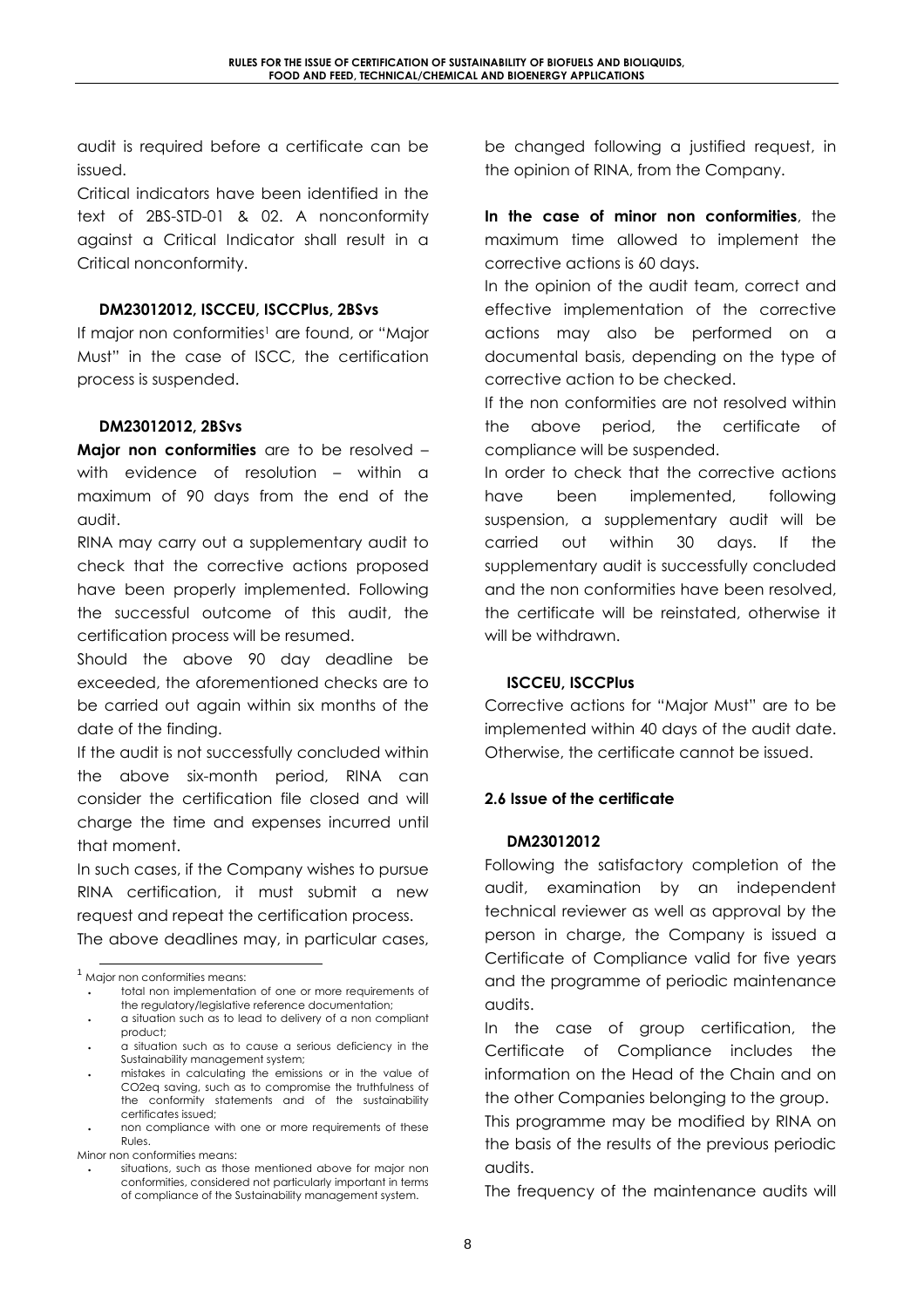be established and implemented on the basis of the risk associated with the probability, for the operator, of producing and placing on the market non-compliant products2.

Prior to expiry, another audit is to be performed in order to guarantee continuity and maintain the same certificate number.

For details concerning the management and validity of the certificates of compliance issued by RINA, see chapter 5 below.

# ISCCEU, ISCCPlus

Following the satisfactory completion of the audit, based on the ISCC System standards and related documents, examination by an independent technical reviewer as well as approval by the person in charge, the Company is issued a Certificate of Compliance valid for 1 year.

On successful audit completion, RINA submits the following documents to ISCC GmbH:

- the signed and filled in procedures;
- the certificate:
- the list of associated warehouses in the case of a first gathering point or logistics network, dependent collecting points in case of collecting point, trader with warehouses.
- the detailed farm report (for farm or plantation, chosen by the Company).

All certificates are published on the ISCC web site.

If the audit is unsuccessful, RINA only sends the signed and filled in procedures to ISCC GmbH.

## 2BSvs

 $\overline{a}$ 

Following the satisfactory completion of the audit, based on the 2BSvs System standards and related documents, examination by an independent technical reviewer as well as approval by the person in charge, the

Company is issued a Certificate of Compliance valid for 5 years.

On successful audit completion, RINA submits the following documents to 2BSvs (Technical Advisor):

- the signed and filled in procedures;
- the certificate:
- the list of associated warehouses in the case of a first gathering point or logistics network;
- the detailed farm report (for farm or plantation, chosen by the Company).

All certificates are published on the www.2bsvs.org web site.

A verification certificate is valid for a period of 5 years from the date it is issued. A temporary extension of up to 6 months can be granted during the recertification process at the end of the 5 years.

## 3.

# MAINTENANCE OF CERTIFICATION (ONLY APPLICABLE TO CERTIFICATION ACCORDING TO DM23012012 AND 2BSvs)

#### 3.1 Maintenance audits

During the period of validity of the Certificate of Compliance, the Company must maintain unchanged the conditions according to which certification was granted.

For this purpose, RINA undertakes periodic maintenance audits, as indicated in the following paragraphs and informs the Company of the audit outcome as stated in chapter 2, as applicable.

During the periodic maintenance audits, in addition to the checks as per paragraph 2.4, also the actions taken following the identification of non conformities during the previous audit will be reviewed and also how the Company communicates its certification.

The appointed technical personnel agree with the Company, sufficiently in advance, on a date for the periodic maintenance audit and send the audit plan to the Company at least one week in advance.

<sup>2</sup> The criteria to determine the risk associated with the different phases of the production chain are contained in the ACCREDIA RT31 technical rules "Requirements for accreditation of bodies which issue certificates of compliance in relation to the National Certification System of the sustainability of biofuels and bioliquids" available from the ACCREDIA web site.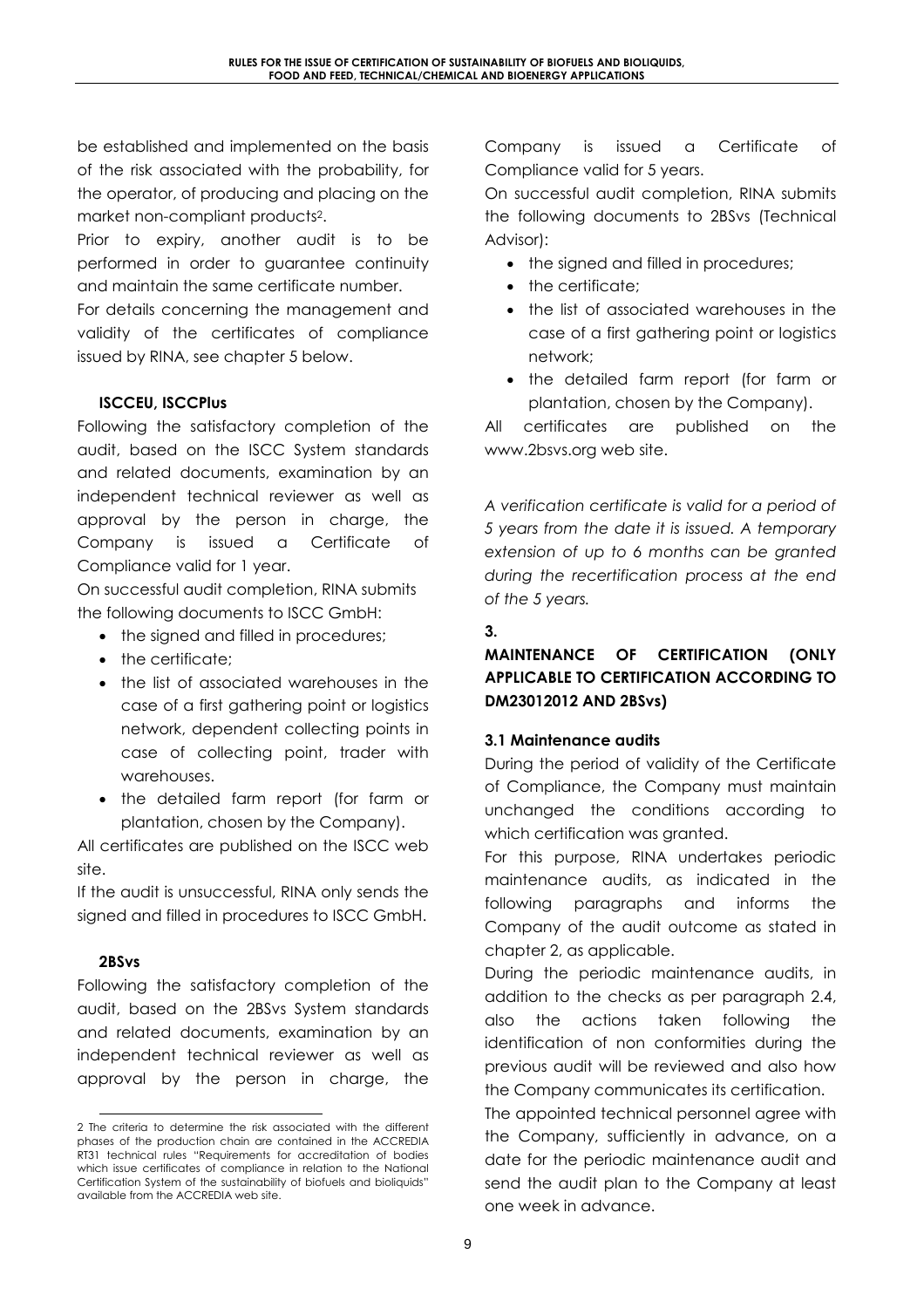On the basis of the risk associated with the operator, some audits may be performed unannounced.

The outcome of the audit will be communicated according to chapter 2 above. The validity of the certificate is confirmed following the positive outcome of the maintenance activities. The certificate is updated stating the date of the audit carried out.

## 3.2 Management of non conformities

In case of critical non-conformity (only for 2BSvs): the certificate is suspended.

Critical indicators have been identified in the text of 2BS-STD-01 & 02. A nonconformity against a Critical Indicator shall result in a Critical nonconformity.

#### In the case of major non conformities:

If the scheme is DM23012012: RINA notifies the Company that the certificate has been withdrawn;

If the scheme is 2BSvs: the nonconformity may be upgraded to the next level (to the critical level) if it has not been addressed within a timeframe of up to 3 months.

Major indicators have been identified in the text of 2BS-STD-01 & 02. A nonconformity against a Major Indicator shall result in a Major non-conformity.

#### In the case of minor non conformities:

If the scheme is DM23012012: the maximum time allowed to implement the corrective actions is 60 days.

In the opinion of the audit team, correct and effective implementation of the corrective actions may also be performed on a documental basis, depending on the type of corrective action to be checked.

If the non conformities are not made good within the above period, the certificate of compliance will be suspended.

If the scheme is 2BSvs: the nonconformity may be upgraded to the next level (to the major level) if it has not been addressed within a timeframe of up to 12 months.

For DM23012012 and for 2BSvs, in order to check that the corrective actions have been implemented, following suspension, a supplementary audit will be carried out within 30 days. If the supplementary audit is successfully concluded and the non conformities have been resolved, the certificate will be reinstated, otherwise it will be withdrawn.

All expenses related to any additional audits will be charged to the Company.

### 3.3 Supplementary audits

RINA also reserves the right to perform additional checks and/or controls, compared to those established in the five-year programme, whether announced or unannounced, at the Company:

- if it receives complaints or reports, considered to be particularly important, related to compliance of the Company and/or of the product with the requirements of the reference standard and of these Rules;
- in relation to changes which have occurred in the Company;
- concerning Companies whose certificate has been suspended.

If the Company refuses, without a valid reason, RINA may begin the certificate suspension procedure.

If RINA considers the complaints and reports to be justified, the cost of performing the additional audit will be charged to the Company.

The Company is to keep a record of any complaints related to the products covered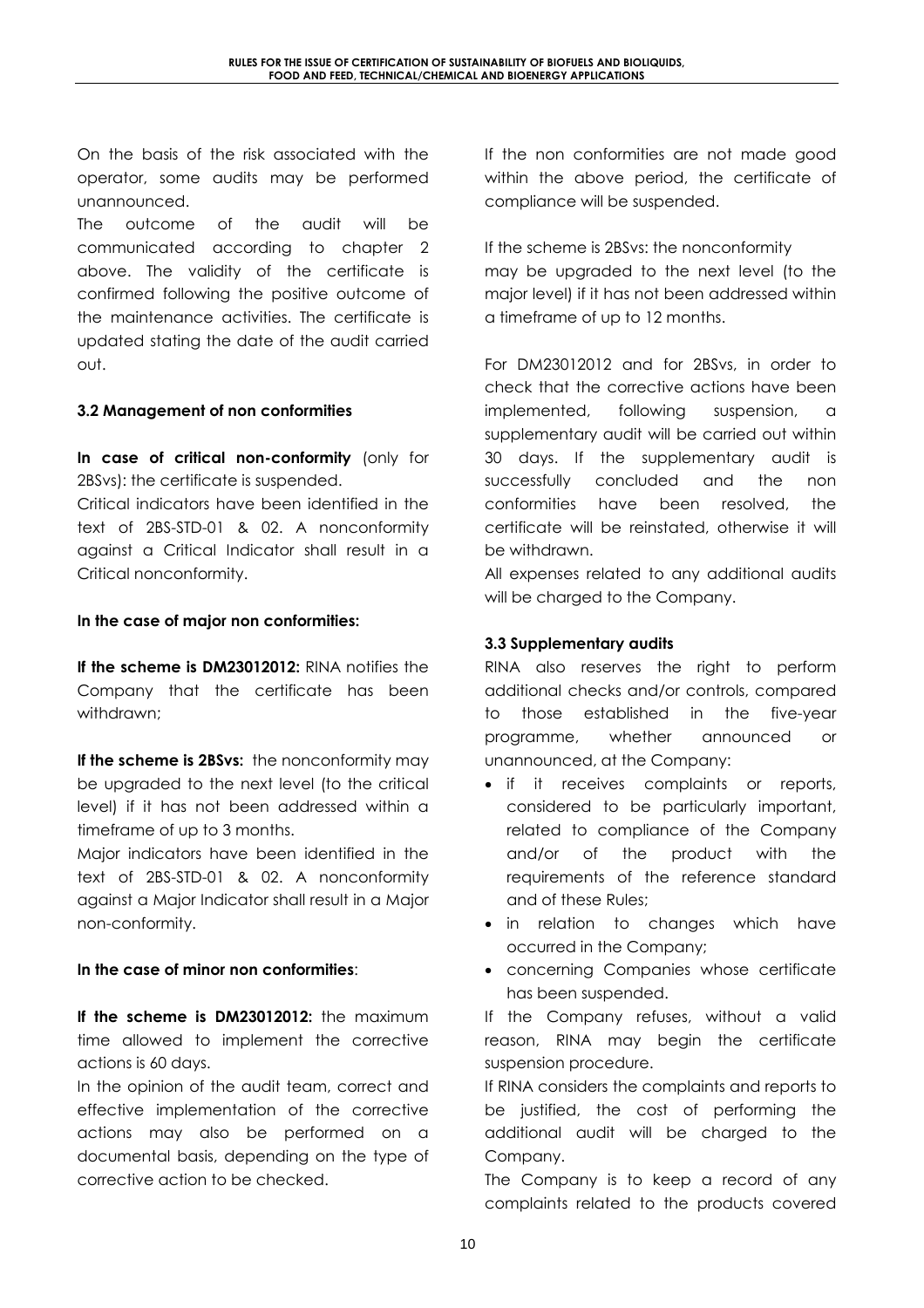by certification and of the pertinent corrective actions taken and is to make them available to RINA together with the corrective actions taken during the periodic audits, where and as far as applicable.

# 4.

# **RECERTIFICATION**

This chapter also applies to certification in compliance with the ISCCEU and ISCCPlus schemes only if the Company has stipulated a contract with RINA which also includes the recertification audit. On the occasion of the recertification (renewal) audit, performed every five years (in the case of DM23012012 and 2BSvs), every year (in the case of ISCCEU, ISCCPlus), RINA will contact the Company about three months before the date indicated in the audit programme, in order to be able to plan the audit and agree on the recertification audit date.

In the case of DM23012012 and 2BSvs, the Company is to send an updated copy of the Informative Questionnaire, completed in all its parts.

In the case of ISCCEU, ISCCPlus, the Company is to inform RINA of any changes made since the previous audit.

If the previous contract is no longer valid, the contract between RINA and the applicant will be managed as described in paragraph 2.2.

The recertification audit date, agreed with the Company sufficiently in advance, is officially confirmed to the Company in writing.

# 4.1 Recertification audit

The purpose of the recertification audit is to confirm maintenance of compliance and is essentially based on an on-site audit, to be performed, generally, using the same criteria as for the initial audit.

The names of the qualified auditors appointed to perform the audit will be notified in advance by RINA to the Company, which may object to the appointments, giving its

reasons.

### 4.2 Management of non conformities

#### DM23012012

In the case of major non conformities, RINA notifies the Company that the certificate has been withdrawn.

In the case of minor non conformities, the maximum time allowed to implement the corrective actions is 60 days. The Company must effectively carry out the pertinent treatment and corrective action prior to the certificate's expiry date.

## 2BSvs

In case of critical non-conformity, the certificate is suspended.

In case of Major non-conformity the nonconformity may be upgraded to the next level (to the critical level) if it has not been addressed within a timeframe of up to 3 months.

In case of Minor non-conformity the nonconformity may be upgraded to the next level (to the major level) if it has not been addressed within a timeframe of up to 12 months.

For DM23012012 and 2BSvs in case In the opinion of the audit team, correct and effective implementation of the corrective actions may also be performed on a documental basis, depending on the type of corrective action to be checked.

All expenses related to any supplementary audit will be charged to the Company.

## ISCCEU, ISCCPlus

The corrective actions for the "Major Must" are to be implemented within 40 days of the audit date. Otherwise, the certificate cannot be issued.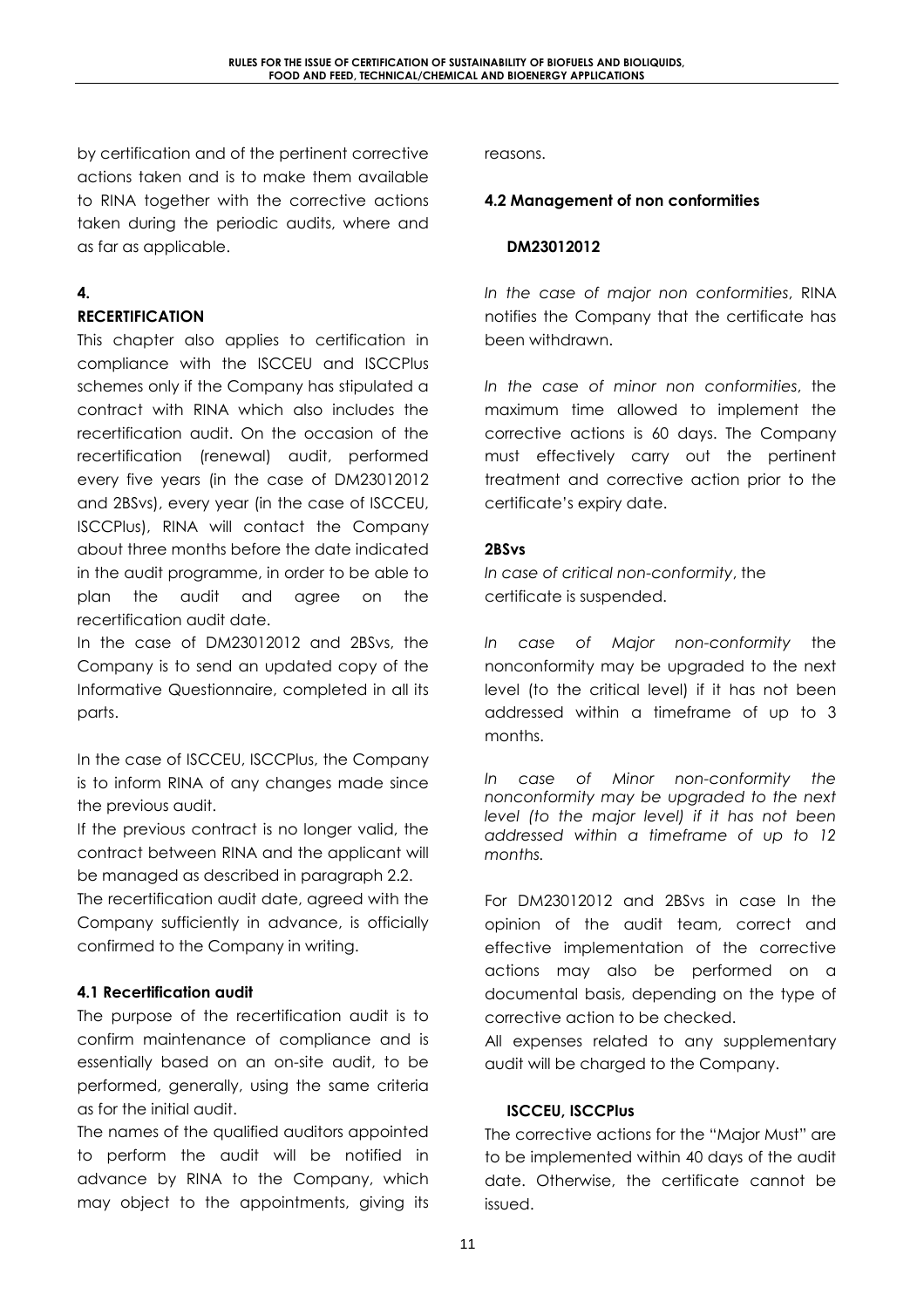#### DM23012012, ISCCEU, ISCCPlus

Following the satisfactory completion of the audit, examination by an independent technical reviewer and approval by the person in charge, the Certificate of Compliance is reissued for a further five years (in the case of DM23012012 and 2BSvs), for a further year (in the case of ISCCEU, ISCCPlus) together with the programme of periodic audits.

RINA will confirm approval of recertification and consequent issue of the certificate to the Company in writing.

For details concerning management and validity of certificates of compliance issued by RINA, reference is to be made to chapter 5 below.

The recertification process must necessarily be positively concluded prior to the expiry date on the certificate, which cannot be extended by RINA.

Consequently, the recertification audit must be positively concluded sufficiently in advance to allow RINA to approve recertification and reissue the certificate by the above date (at least one month before the certificate's expiry date).

For 2BSvs a temporary extension of up to 6 months can be granted during the certification process at the end of the 5 years.

If the Company does not meet the above deadlines and does not obtain reissue of the certificate prior to the certificate's expiry, the certificate will be considered as having expired the day after the expiry date established on the certificate.

If the Company wishes to re-obtain certification, after its certificate has expired, it is to submit another request, following in general the initial certification process.

## 5.

### MANAGEMENT OF CERTIFICATES OF **COMPLIANCE**

#### 5.1 Issue of the certificate

#### DM23012012

The Certificate of Compliance issued by RINA is valid for five years starting from the date of issue and contains at least the following information:

- the unique certificate number;
- **the business name and address of the** certificate holder;
- the field of application of the certificate;
- the certification system;
- the date of issue:
- the validity and expiry date;
- the date of the last audit.
- the signature of the authorised person.

#### 2BSvs

The Certificate of Compliance issued by RINA is valid for five years starting from the date of issue and contains at least the following information:

- the unique certificate number;
- name and address of the legal entity that has been verified for conformity,
- the applicable standard used for the verification (STD 01/STD02/STD01, STD02),
- the activity(ies) covered by the scope of the verification,
- the covered product(s) with the address of the legal entity
- date of the last day of verification followup audit

The annex to the Certificate of Conformity shall specify:

 $\blacksquare$  the verification scope, site(s) with location and/or address(es).

When RINA issues the certificate, both the certificate and the pertinent five-year audit programme will be made available to the Company in the Member Area of the RINA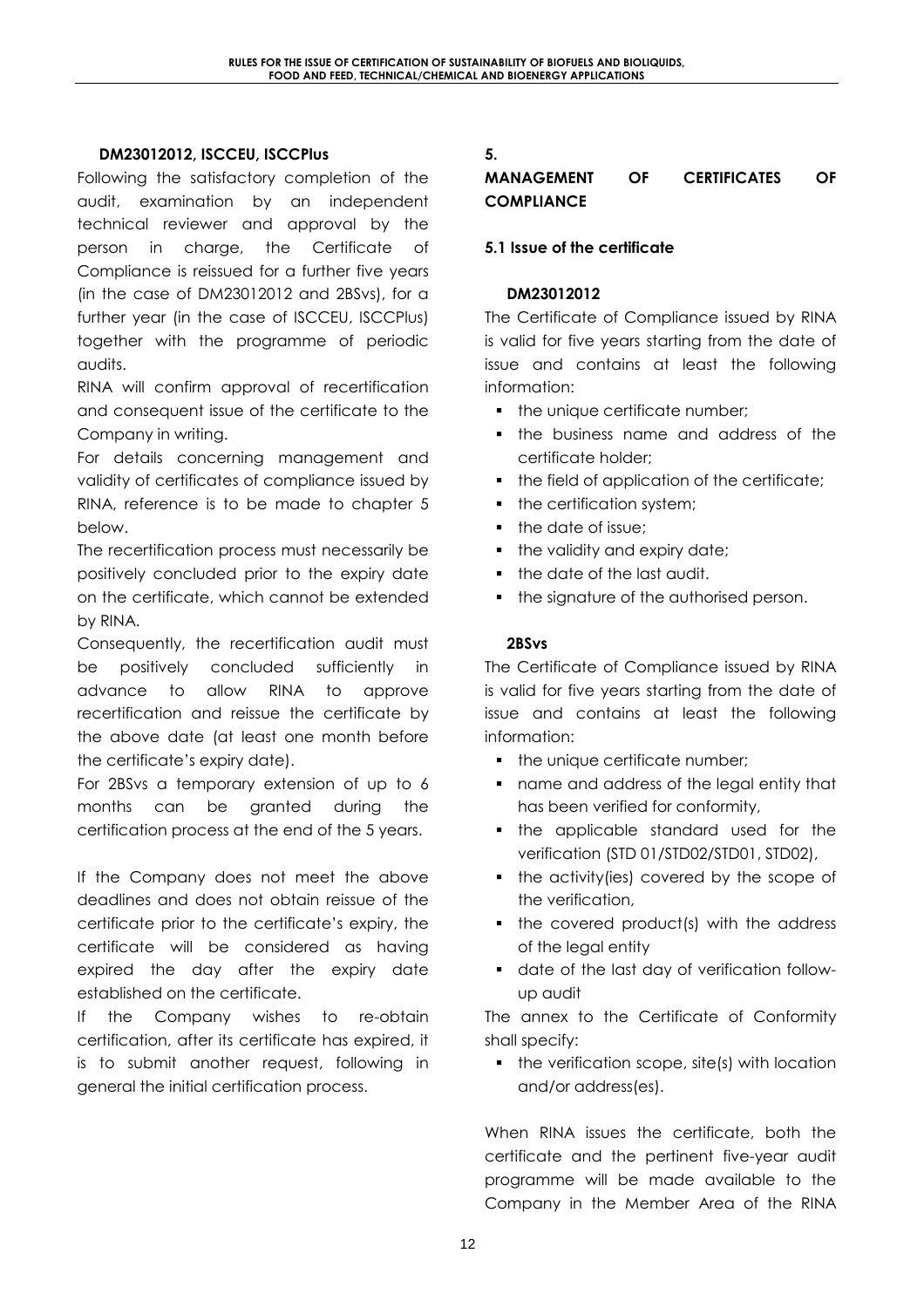web site (www.rina.org). Therefore, the Company can access and download these documents from the above RINA site.

If the Company is unable to access internet, it may request a paper copy from the pertinent RINA office.

In case of 2BSvs, within 2 working days, RINA will send a formal notification, together with the original copy of the Certificate of Conformity, addressed to the Technical Advisor.

## ISCCEU, ISCCPlus

The Certificate of Compliance issued by RINA is valid for one year starting from the date of issue and contains at least the following information:

a) the unique certificate number;

b) the business name and address of the certificate holder;

- c) the field of application of the certificate;
- d) the certification system;
- e) the date of issue;
- f) the validity and expiry date;
- g) the signature of the authorised person.

Depending on the type of activity, that is the field of application, the certificate is also to include the following annexes:

- Annex containing the sustainable products managed on entering/leaving the certified site;
- Annex containing the warehouses/first gathering point the certified site makes use of.

# 5.2 Certificate suspension, withdrawal and renunciation

## DM23012012, ISCCEU, ISCCPlus

The certificate may be suspended, withdrawn or surrendered in accordance with the requirements established in Chapters 9 and 10 below.

## 5.3 Publication of certification DM23012012

RINA publishes and keeps updated on its web site www.rina.org:

- the list of certified Companies;
- the validity status of the certificates issued, indicating the status of each one: valid, suspended or invalid.

On request, RINA can provide information on the causes leading to invalidity of the certificate.

#### 6.

# CHANGES TO THE CERTIFICATE

#### 6.1 Request to amend the certificate

#### DM23012012, ISCCEU, ISCCPlus, 2BSvs

A Company can ask to have its Certificate of Compliance amended or extended by submitting a new "Informative Questionnaire", filled in as appropriate.

RINA reserves the right to examine the request, on a case by case basis, and to decide the audit method for the purpose of issuing a new Certificate of Compliance.

The Company is to promptly inform RINA of any changes related to aspects which may influence compliance of the product and of the Company.

This requirement concerns, for example, changes relevant to:

- the legal, commercial, Company or ownership status;
- the Company and management, (for example key managers or technical personnel; decisionmaking process);
- the sites;
	- the origin of the raw materials, intermediate products or finished products;
	- the field of application of the activities covered by certification;
	- significant modifications to the traceability system and to the processes.

RINA reserves the right to make additional checks at the Company if the changes communicated are considered particularly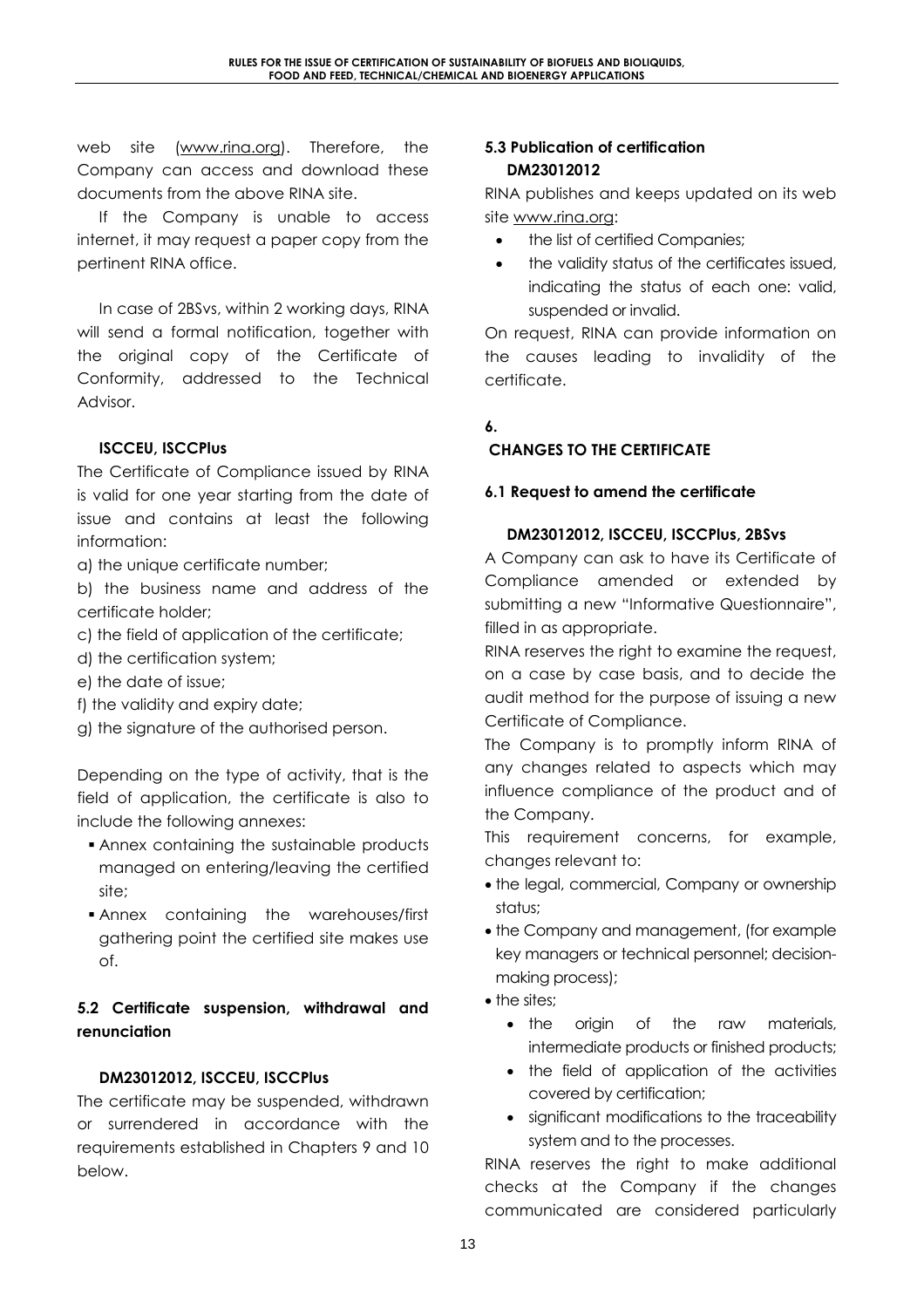important in relation to maintaining compliance with the requirements of the reference regulatory documentation and of these Rules or to review the economic terms and conditions due to possible amendment of the contract.

# 7.

# PRODUCT CHANGES

## 7.1 Certification following product changes

## DM23012012, ISCC and 2BSvs

The Company is to promptly inform RINA of all significant changes it intends to make to the products for which it has obtained the Certificate of Compliance, to the production and control processes or to the applicable traceability system adopted.

Following an assessment of the influence the proposed changes have on compliance of the product with the reference regulatory documentation, RINA may require all the initial checks, as per Chapter 2, to be repeated in full or in part.

After the above checks have been carried out, RINA may extend the validity of the pertinent certification to the modified products.

The Company is not allowed to use certificates of compliance for modified products until it has received written approval from RINA.

RINA undertakes to inform the Company in writing of its decisions within 30 days of notification of the proposed changes.

## 8.

#### CHANGES TO REFERENCE STANDARDS AND/OR TECHNICAL SPECIFICATIONS

# 8.1 Management following amendments to reference standards

RINA will inform the Company of any changes made to the reference regulatory documentation.

Having considered the implications of the changes and bearing in mind the need to

avoid inadvertently favouring, from a commercial point of view, a particular Company or product, RINA will establish the date by which the Company is to meet the new requirements.

The changes considered necessary by RINA will be audited by the established date to check the Company meets the new requirements, as applicable.

Following the positive outcome of the checks, RINA will issue a new Certificate of Compliance, amended as appropriate to make reference to the new regulatory document.

If the Company does not comply with the new regulatory requirements by the established date, the Certificate of Compliance will be withdrawn.

## 9.

# SUSPENSION, REINSTATEMENT AND WITHDRAWAL OF CERTIFICATES

## 9.1 Suspension of the certificate

#### DM23012012, ISCCEU, ISCCPlus, 2BSvs

The validity of the certificate issued may be suspended according to what is stated in the "GENERAL CONTRACT CONDITIONS GOVERNING SYSTEM, PRODUCT AND PERSONNEL CERTIFICATION" and in the following specific cases:

- If the Company does not allow the periodic maintenance or recertification audits to be carried out at the required times;
- If minor non conformities are found which have not been resolved by the dates stipulated by RINA;
- (only for 2BSvs) if a critical non-conformity is identified during a surveillance audit;
- If the Company has not complied with the deadlines established to communicate the corrective actions, following non conformities contained in the audit report;
- If the Company has undertaken major internal site restructuring, moves to another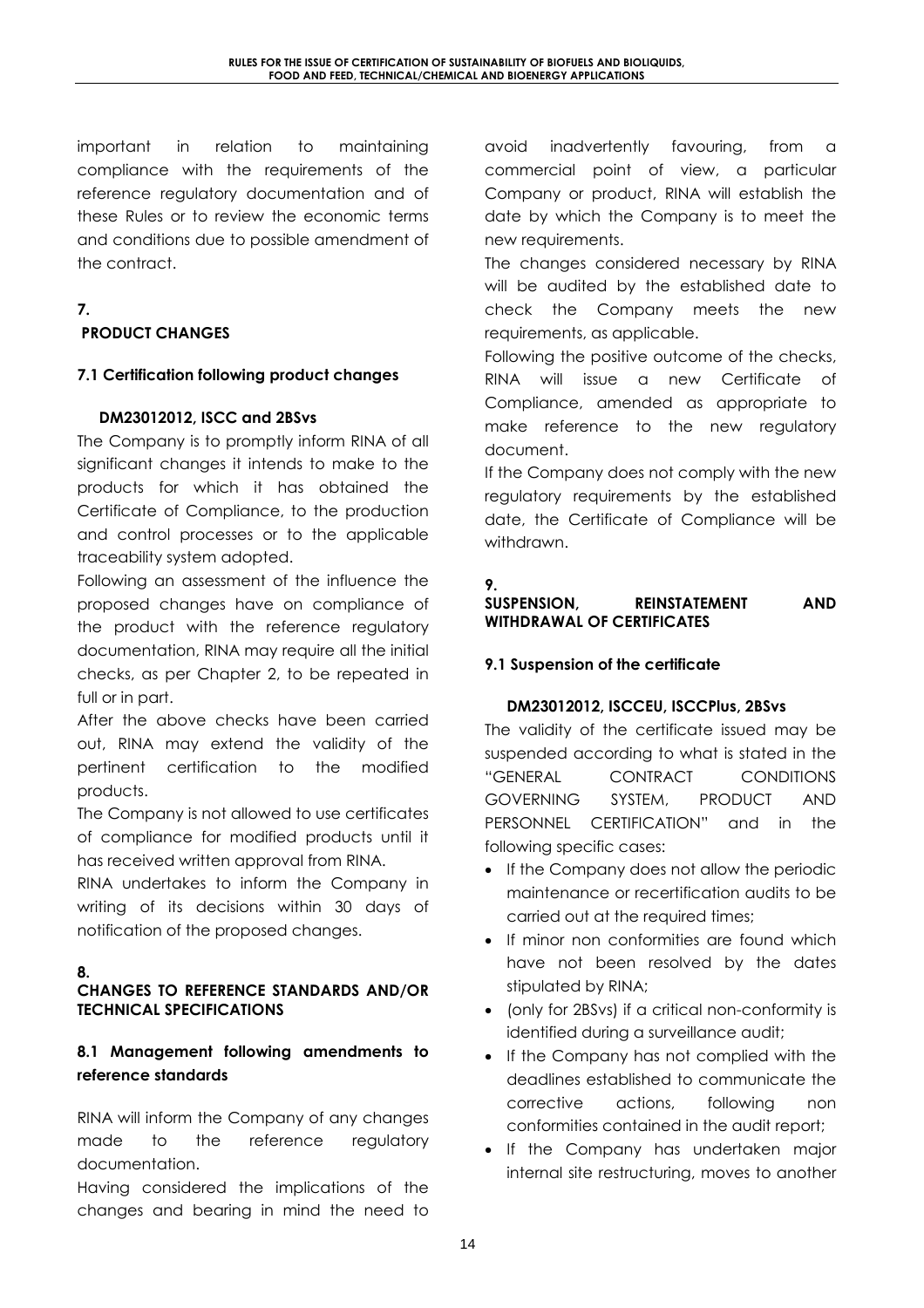site(s) without informing RINA of such changes;

- In the case of significant changes to the certified products and/or to the production and control methods and/or to the applicable Sustainability management system, which have not been communicated to and accepted by RINA;
	- If the Company refuses or hinders participation in the audits of observers from accreditation bodies and/or of reference for the certification scheme;
	- Any serious complaints received by RINA;
	- Any other circumstance which, in the opinion of RINA, has a negative influence on compliance of the Company and the products certified.

Suspension will be communicated to the Company in writing, establishing the conditions for reinstatement of certification and the date by which these conditions are to be met.

During the period of suspension of the Certificate of Compliance, no statements of conformity or sustainability certificates may be issued for the products sold. The statements of conformity and the sustainability certificates issued by the operator prior to certificate suspension remain valid.

## 9.2 Reinstatement of the certificate

#### DM23012012, ISCCEU, ISCCPlus, 2BSvs

If suspension is due to the negative outcome of the audit, reinstatement of the certificate is subject to verification that the deficiencies which led to suspension have been made good through a supplementary audit, carried out within 30 days maximum of the suspension and with a positive outcome.

If the reasons for the suspension are not eliminated within the above period, the certificate will be withdrawn.

#### 9.3 Withdrawal of the certificate

#### DM23012012, ISCCEU, ISCCPlus, 2BSvs

Withdrawal of the certificate of compliance leads to immediate prohibition, for the operator, to use the certificate as well as prohibition to issue the statements of conformity and sustainability certificates. The statements of conformity and sustainability certificates issued by the operator prior to suspension and withdrawal of the certificate remain valid.

#### DM23012012, 2BSvs

The validity of the certificate issued may be withdrawn according to what is stated in the "GENERAL CONTRACT CONDITIONS GOVERNING SYSTEM, PRODUCT AND PERSONNEL CERTIFICATION" and in the following specific cases:

- When situations arise, such as those mentioned in 9.1 for suspension, which are considered particularly serious;
- If major non conformities are found during the periodic maintenance audits;
- If the economic operator improperly or misleadingly uses or advertises the certificate obtained;
- If the outcome of the supplementary audit to reinstate the certificate is negative and the non conformities have not been resolved;
- In any other circumstance established by ACCREDIA and/or indicated by them.

#### ISCCEU, ISCCPlus

RINA may withdraw the certificate in the case of serious violation of ISCC requirements.

#### 9.4 Communication of certificate status

#### DM23012012, ISCCEU, ISCCPlus, 2BSvs

The decision to suspend, reinstate and withdraw certificates and the pertinent reasons are communicated to the Company, to the accreditation or supervisory body and, in the case of DM 23012012, to the Competent National Authorities.